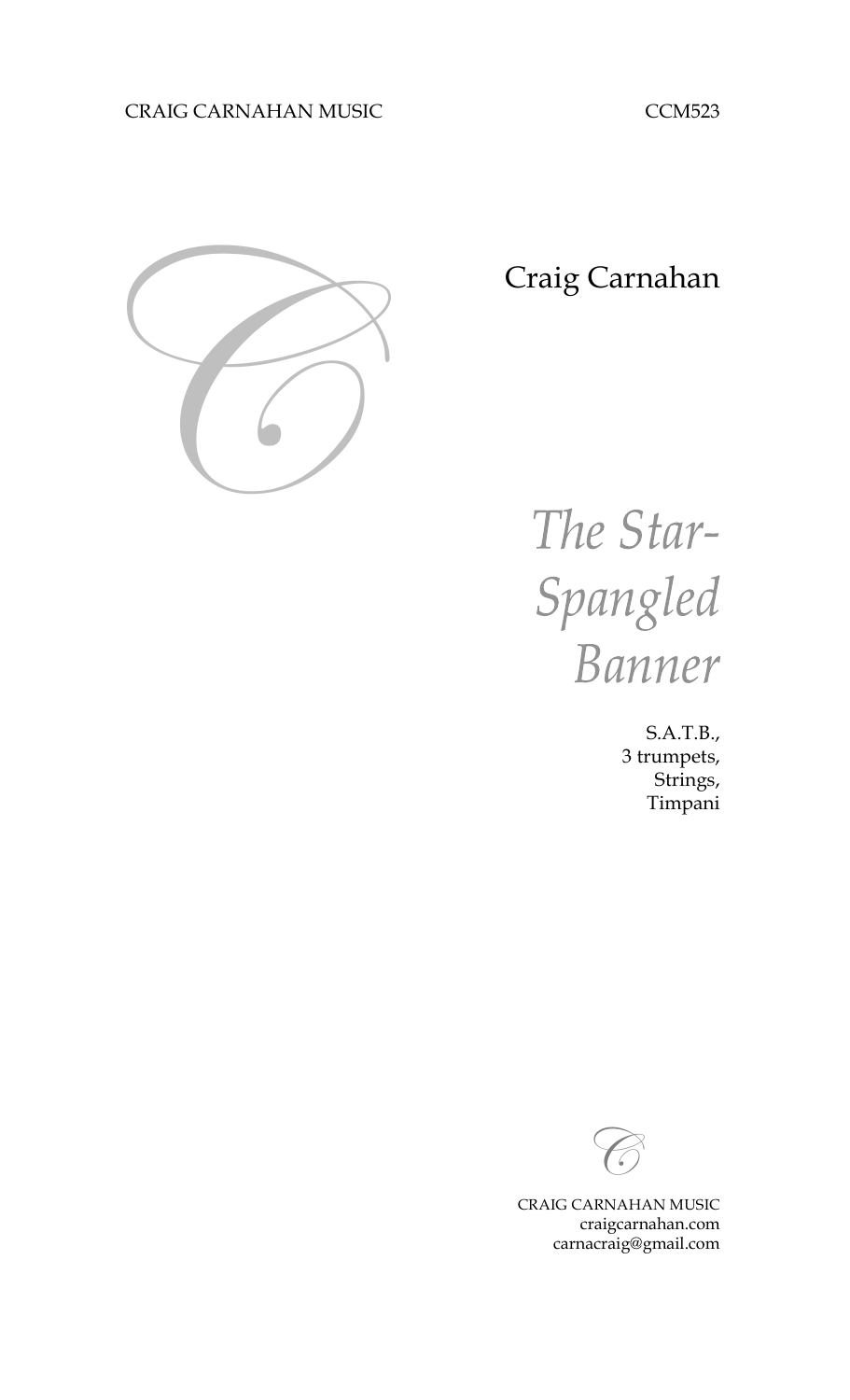## *The Star-Spangled Banner*

*Orpheus Music Project proudly dedicates this National Anthem to the men and women of the healthcare profession who unselfishly provided care and protection for our nation during the COVID-19 pandemic.*

> Francis Scott Key arr. Craig Carnahan

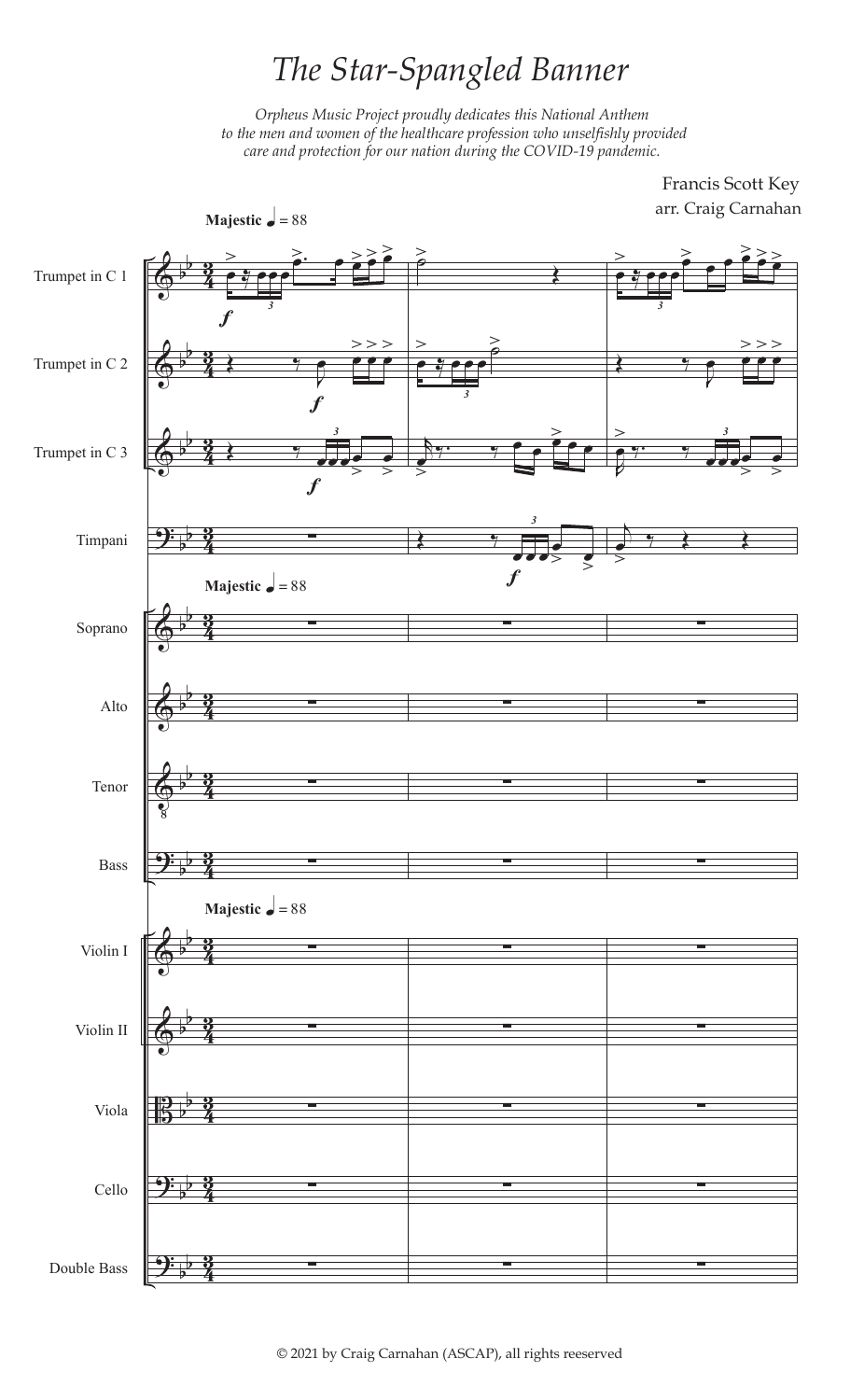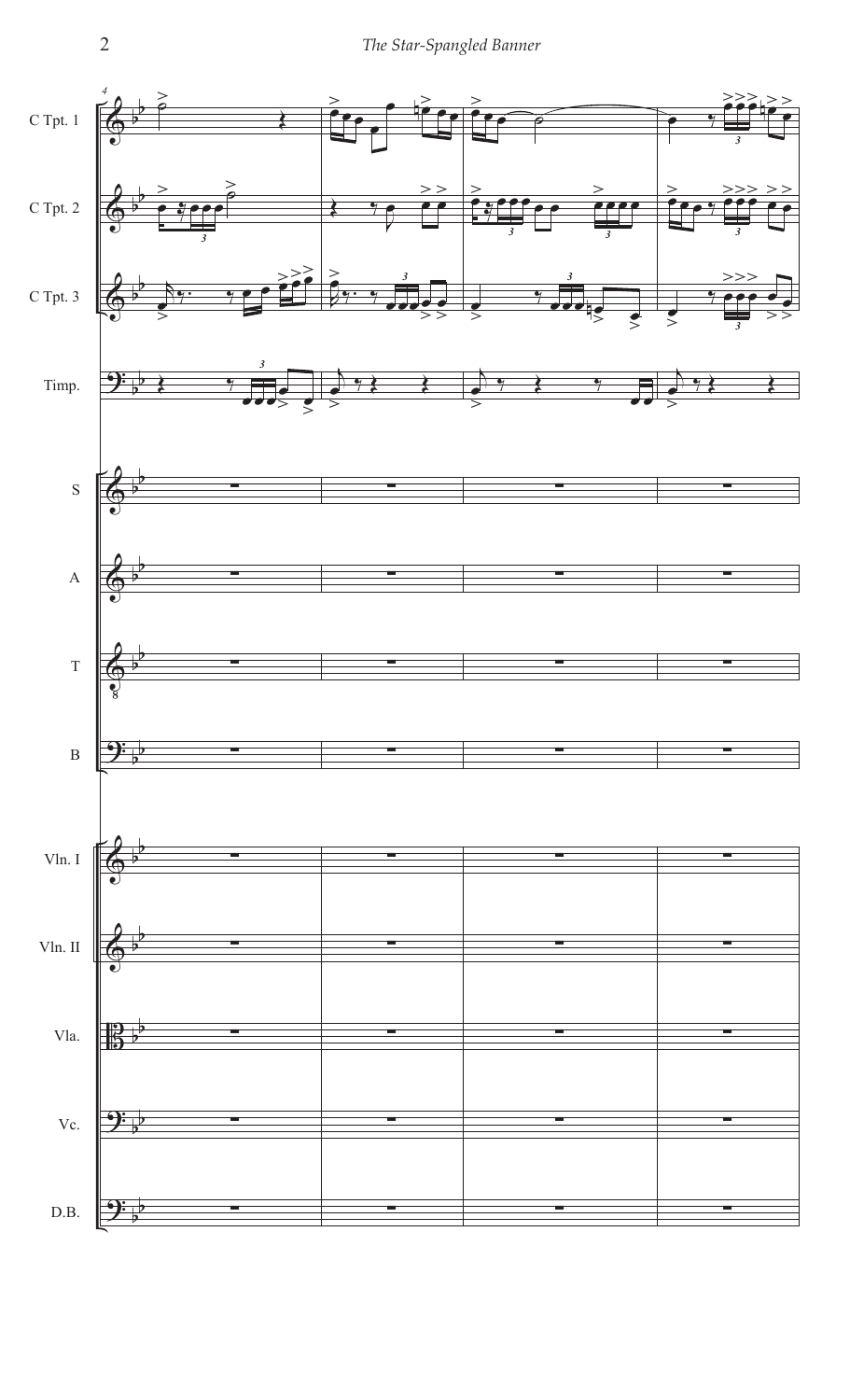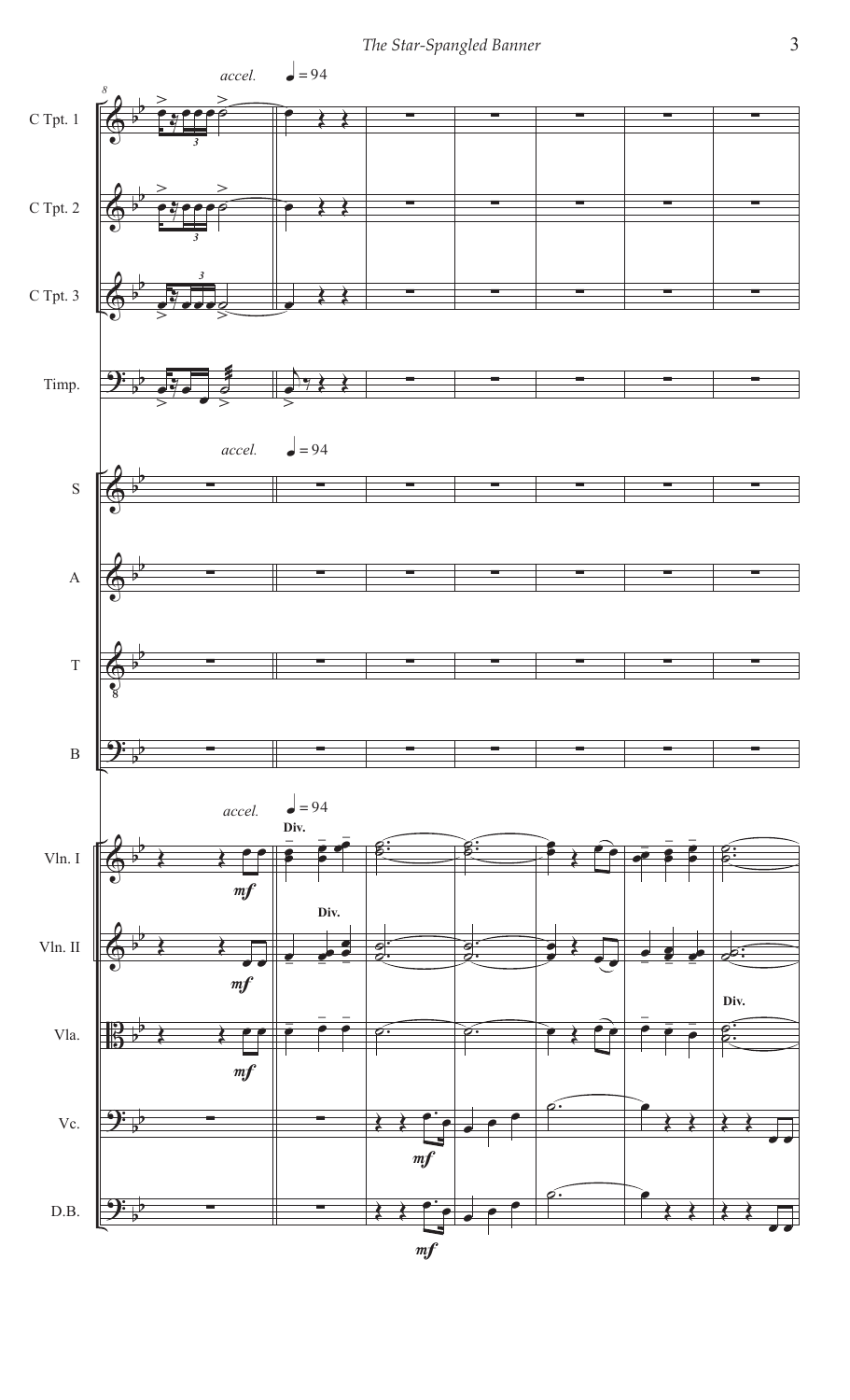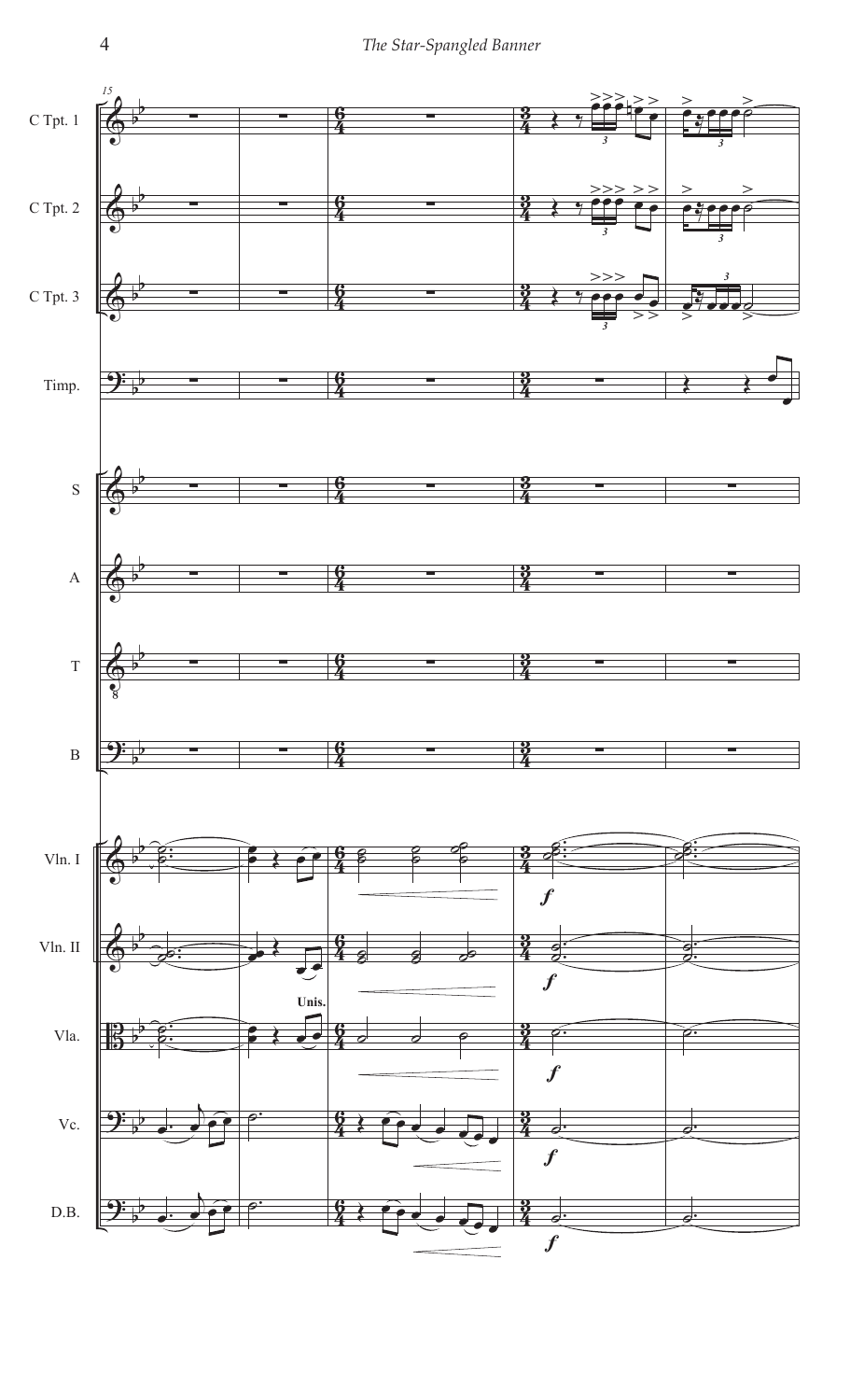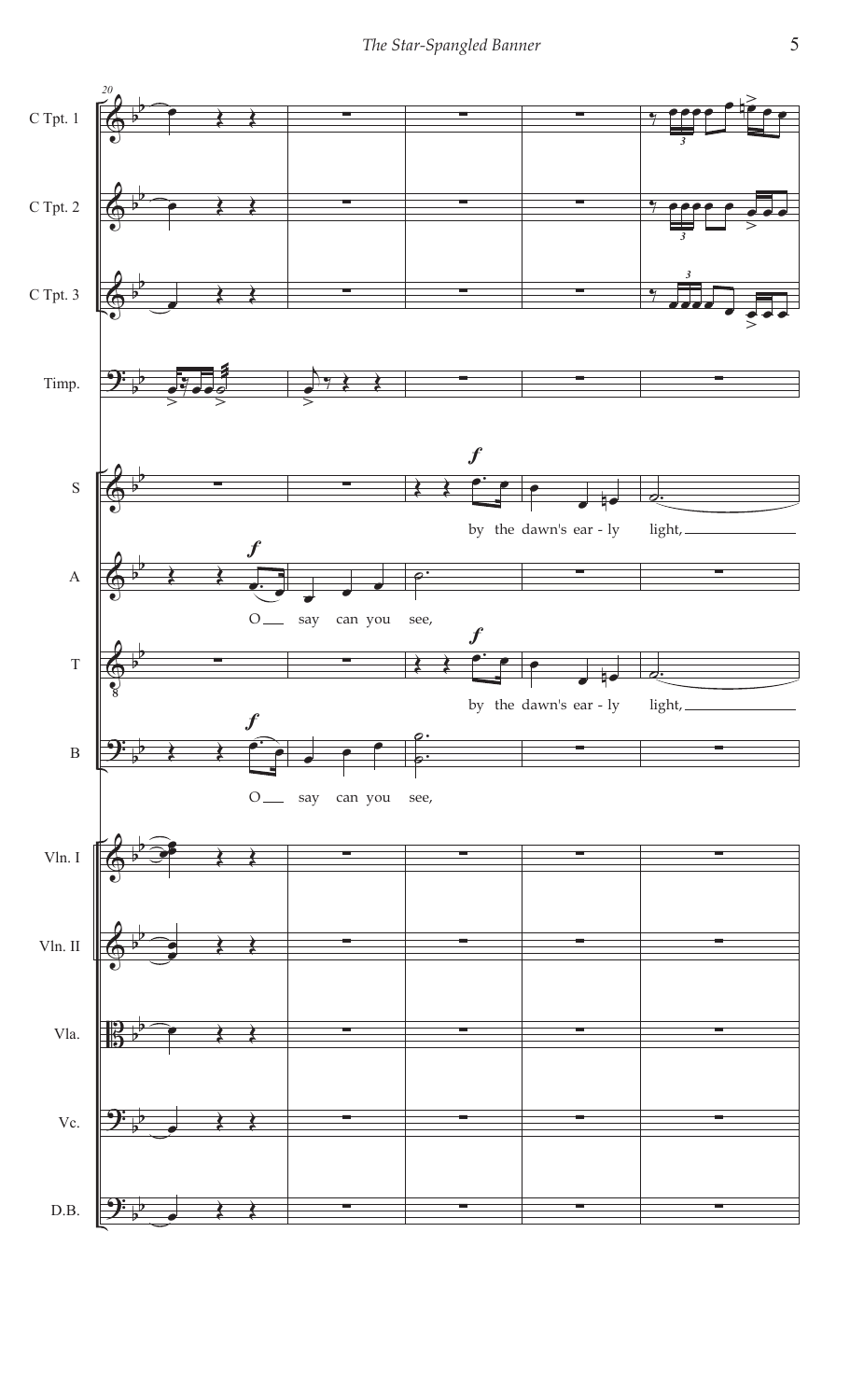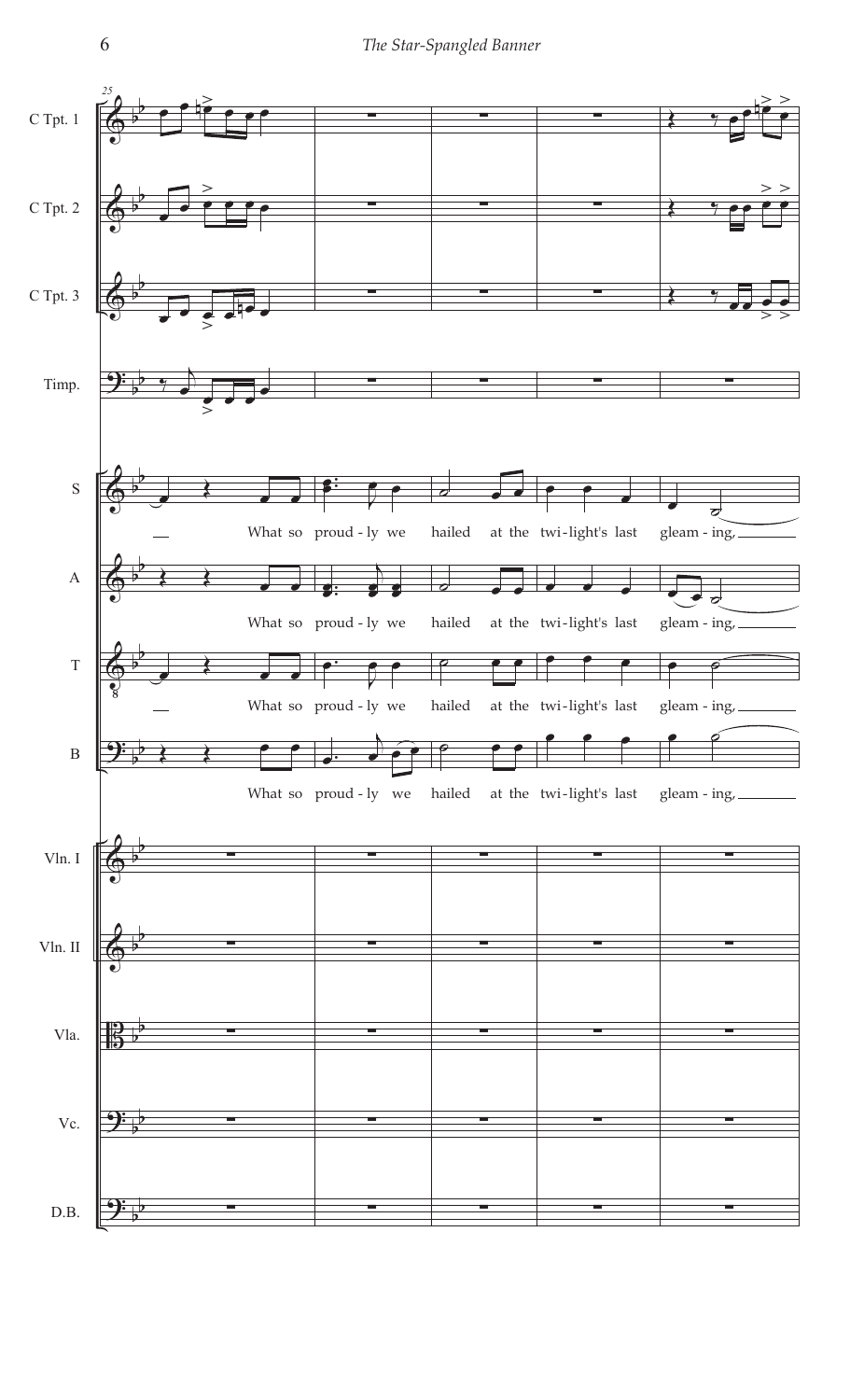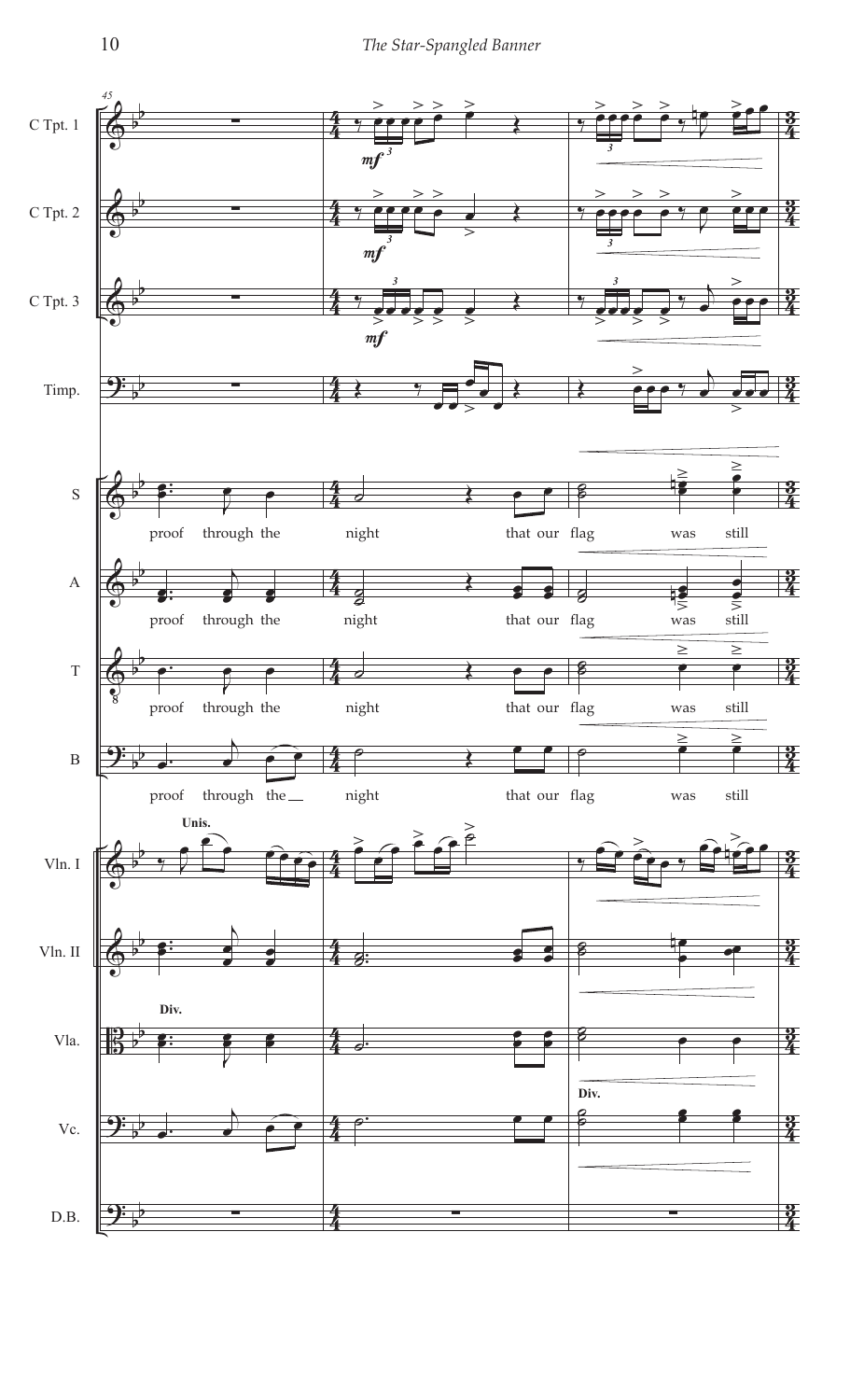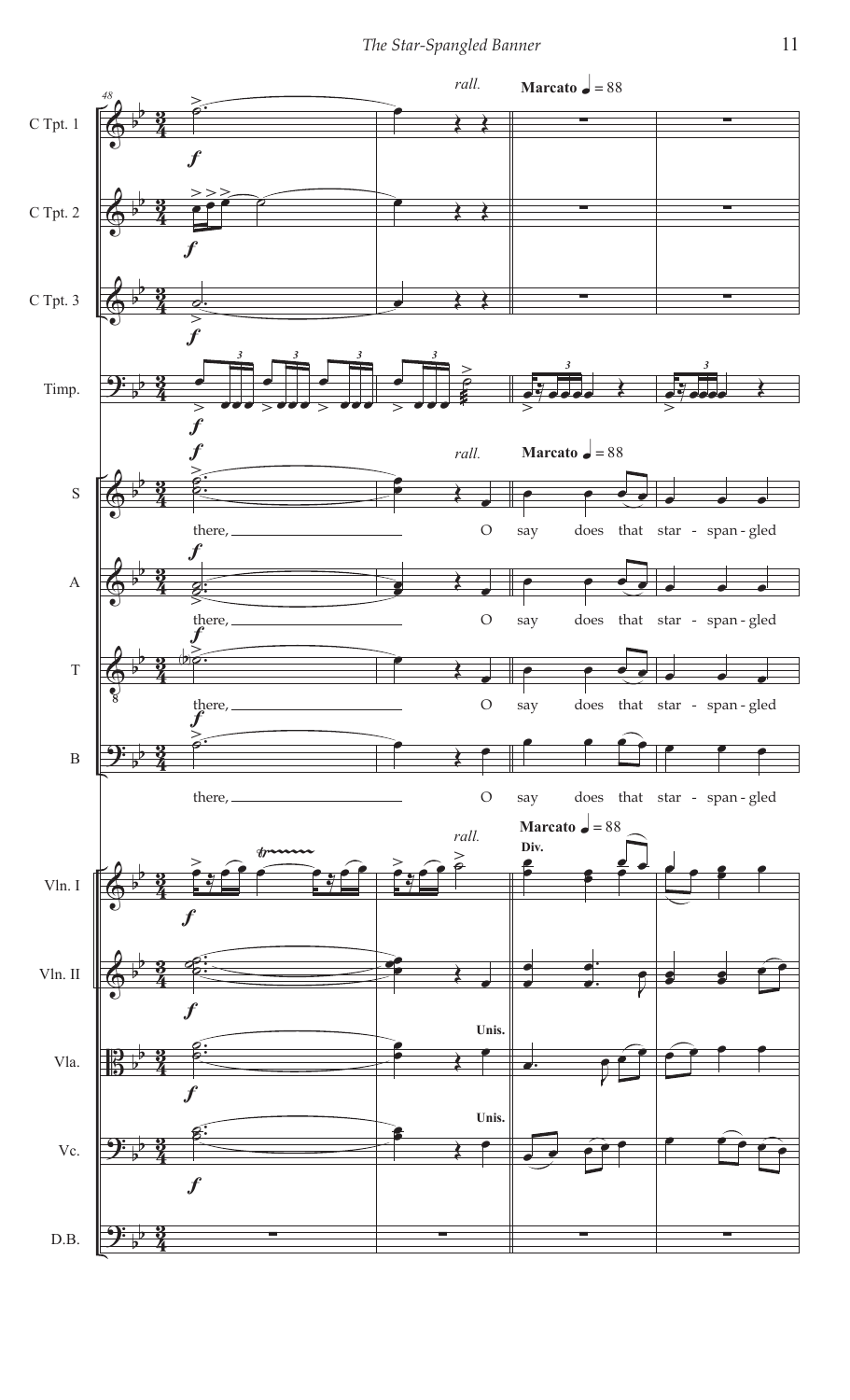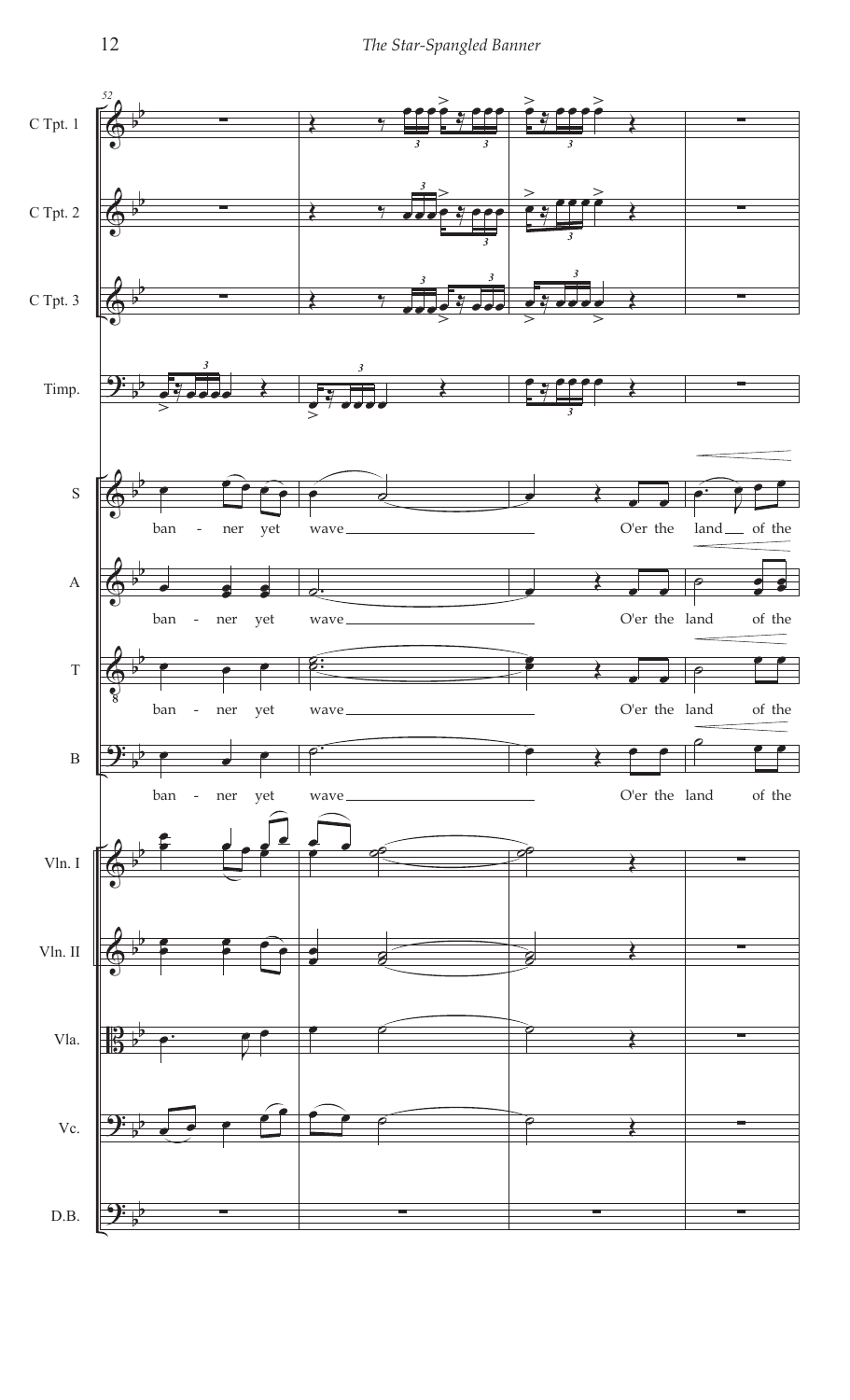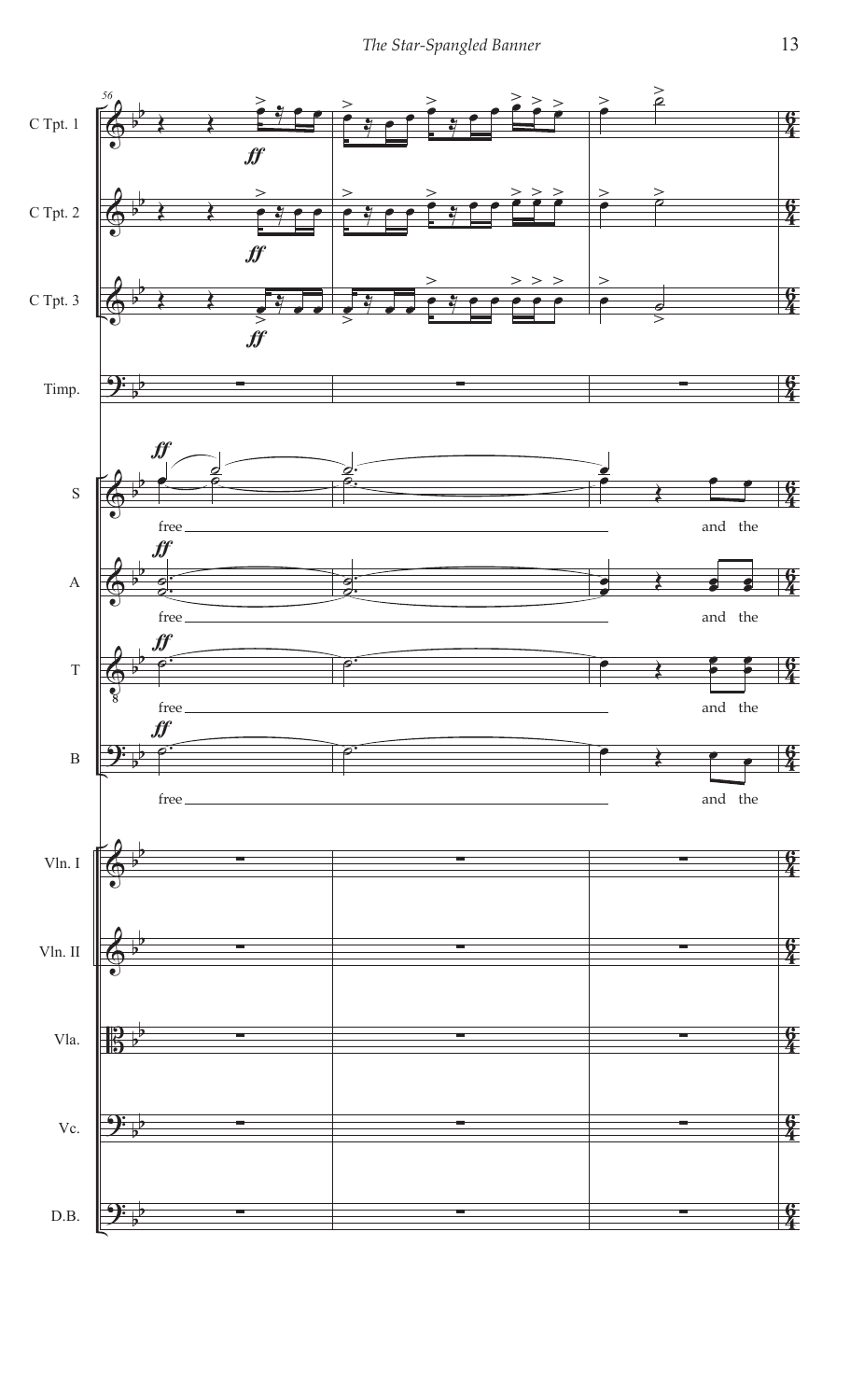